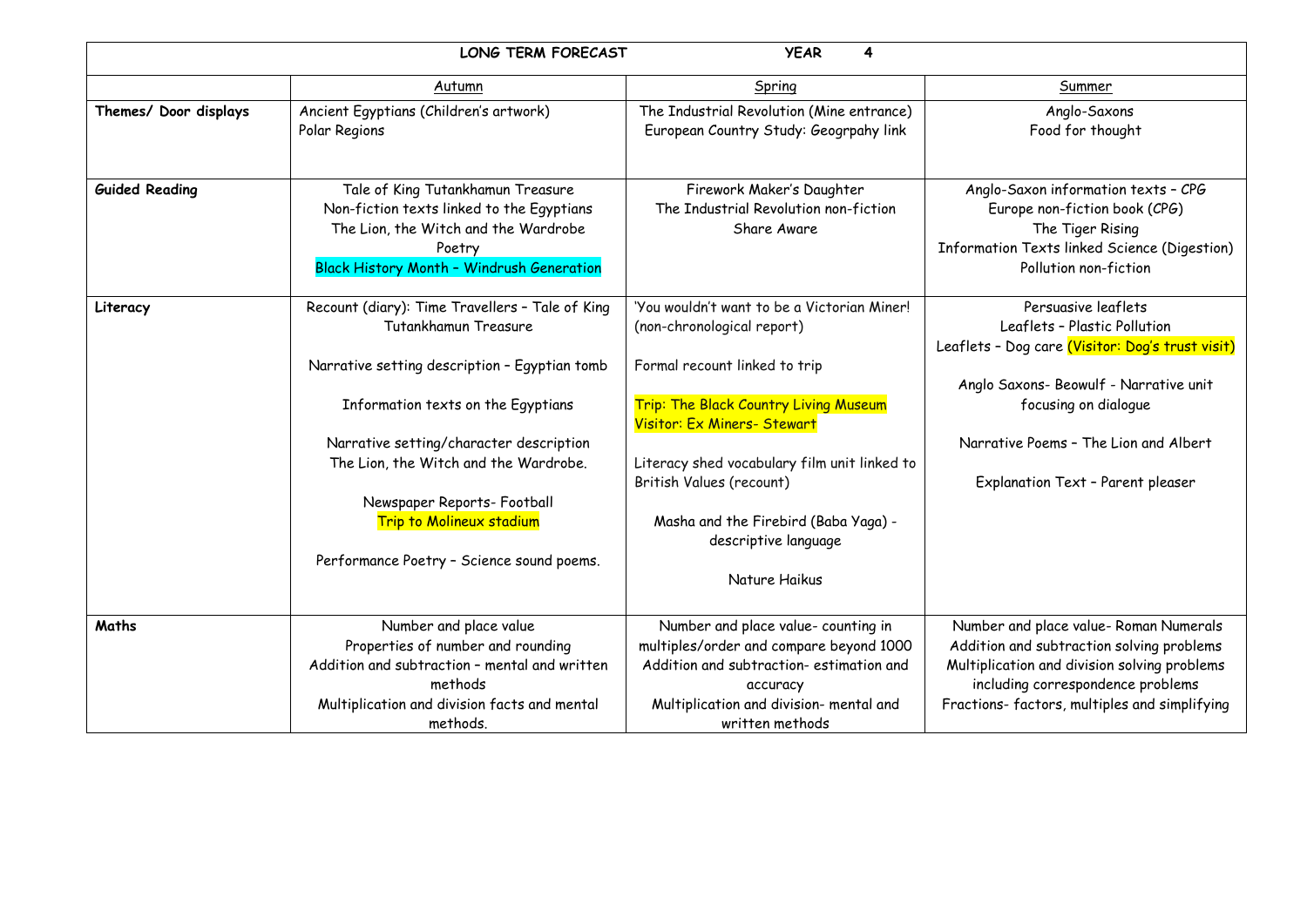|                                          | Geometry- describing and classifying shapes<br>Measurement- converting between units of<br>measure<br>Addition and subtraction written methods<br>including pounds and pence<br>Number and place value- negative numbers<br>Multiplication and division written methods<br>Fractions-finding hundredths and families of<br>common equivalences<br>Geometry- position and direction<br>Statistics- discrete and continuous data<br>Measurement- time                                                                                                                                                           | Fractions- solving problems and decimals<br>Measurement- area and perimeter<br>Geometry- describing and classifying<br>shapes including angles<br>Addition and subtraction written methods<br>including pounds and pence<br>All four operations- factor pairs and rules<br>of arithmetic<br>Geometry- position and direction<br>Statistics- solve problems from data                                                                                                                                                                                                                                                                                         | Fractions- decimals and fractions in the<br>context of measurements<br>Measurement- converting between units of<br>measure- area and perimeter<br>Geometry-symmetry<br>All four operations written methods<br>Number and place value - negative and positive<br>numbers<br>Geometry-properties of shape<br>Statistics- represent and interpret data.                                                                                                                                                                                                                                                                                                                                                                        |
|------------------------------------------|---------------------------------------------------------------------------------------------------------------------------------------------------------------------------------------------------------------------------------------------------------------------------------------------------------------------------------------------------------------------------------------------------------------------------------------------------------------------------------------------------------------------------------------------------------------------------------------------------------------|--------------------------------------------------------------------------------------------------------------------------------------------------------------------------------------------------------------------------------------------------------------------------------------------------------------------------------------------------------------------------------------------------------------------------------------------------------------------------------------------------------------------------------------------------------------------------------------------------------------------------------------------------------------|-----------------------------------------------------------------------------------------------------------------------------------------------------------------------------------------------------------------------------------------------------------------------------------------------------------------------------------------------------------------------------------------------------------------------------------------------------------------------------------------------------------------------------------------------------------------------------------------------------------------------------------------------------------------------------------------------------------------------------|
| <b>SCIENCE</b><br>Working scientifically | Sound<br>Identify how sounds are made,<br>associating some of them with<br>something vibrating<br>Recognise that vibrations from<br>sounds travel through a medium to<br>the ear<br>Find patterns between the pitch of<br>a sound and features of the object<br>that produced it<br>Find patterns between the volume<br>of a sound and the strength of the<br>vibrations that produced it<br>Recognise that sounds get fainter as<br>the distance from the sound source<br>increases<br>State of matter<br>compare and group materials<br>together, according to whether they<br>are solids, liquids or gases | Electricity<br>identify common appliances<br>that run on electricity<br>construct a simple series<br>electrical circuit, identifying<br>and naming its basic parts,<br>including cells, wires, bulbs,<br>switches and buzzers<br>identify whether or not a lamp<br>will light in a simple series<br>circuit, based on whether or<br>not the lamp is part of a<br>complete loop with a battery<br>recognise that a switch opens<br>and closes a circuit and<br>associate this with whether or<br>not a lamp lights in a simple<br>series circuit<br>recognise some common<br>conductors and insulators, and<br>associate metals with being<br>good conductors | All living things and their habitats<br>recognise that living things can be<br>grouped in a variety of ways<br>explore and use classification keys to<br>help group, identify and name a<br>variety of living things in their local<br>and wider environment<br>recognise that environments can<br>change and that this can sometimes<br>pose dangers to living things<br>Animals including humans<br>describe the simple functions of the<br>$\bullet$<br>basic parts of the digestive system in<br>humans<br>identify the different types of teeth<br>$\bullet$<br>in humans and their simple functions<br>construct and interpret a variety of<br>$\bullet$<br>food chains, identifying producers,<br>predators and prey |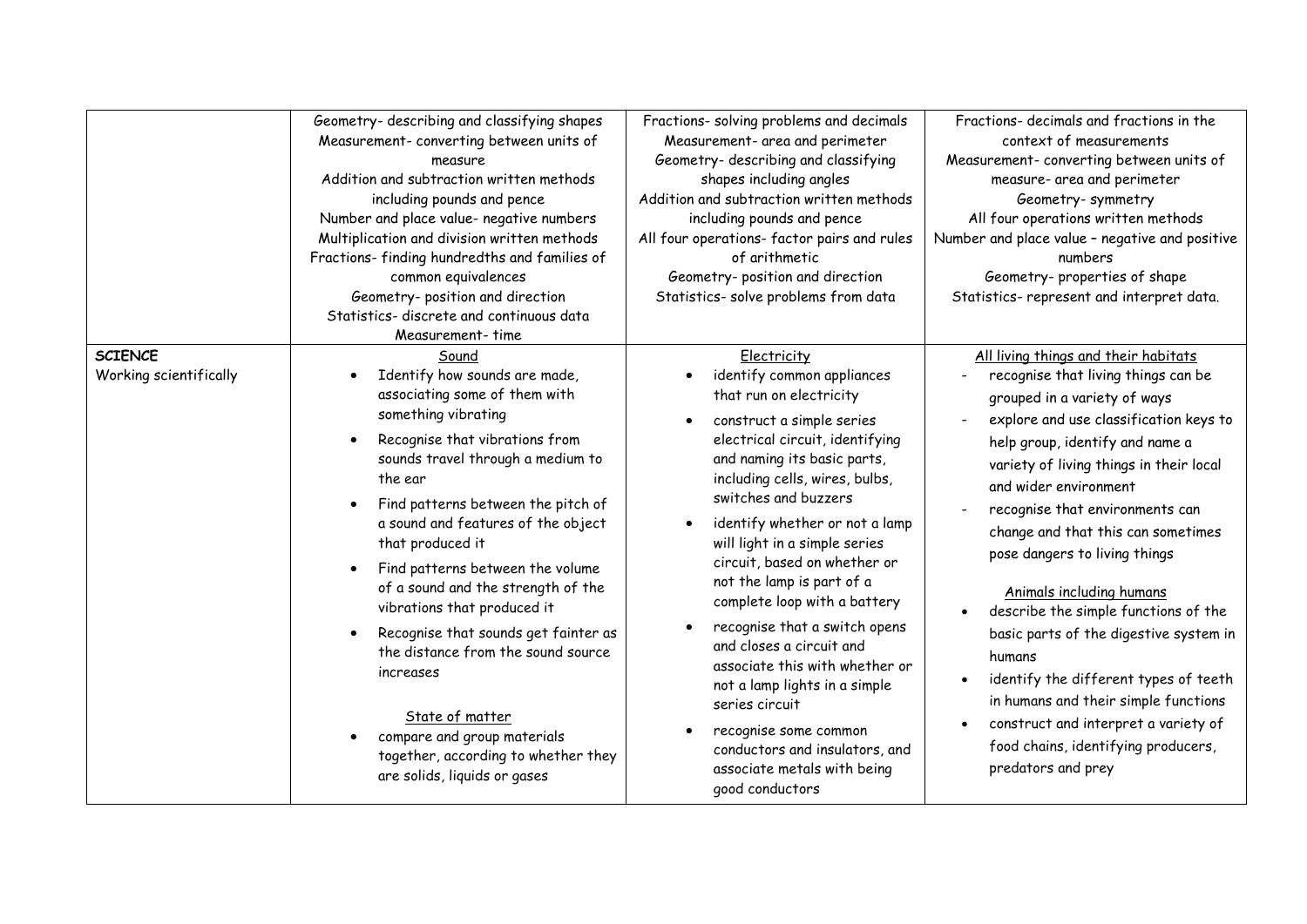|                                                                                     | observe that some materials change<br>$\bullet$<br>state when they are heated or<br>cooled, and measure or research the<br>temperature at which this happens<br>in degrees Celsius (°C)<br>identify the part played by<br>$\bullet$<br>evaporation and condensation in the<br>water cycle and associate the rate<br>of evaporation with temperature | Start - All Living Things and their<br>Habitats (short half term)<br>recognise that living things can be<br>grouped in a variety of ways<br>explore and use classification keys<br>to help group, identify and name a<br>variety of living things in their<br>local and wider environment<br>recognise that environments can<br>change and that this can<br>sometimes pose dangers to living<br>things |                                                                                                                                                                                                                                               |
|-------------------------------------------------------------------------------------|-----------------------------------------------------------------------------------------------------------------------------------------------------------------------------------------------------------------------------------------------------------------------------------------------------------------------------------------------------|--------------------------------------------------------------------------------------------------------------------------------------------------------------------------------------------------------------------------------------------------------------------------------------------------------------------------------------------------------------------------------------------------------|-----------------------------------------------------------------------------------------------------------------------------------------------------------------------------------------------------------------------------------------------|
| <b>GEOGRAPHY</b><br>(Humans and Physical<br>features to be covered in<br>each unit) | Polar Regions: comparison of the Arctic and<br>Antarctica.<br>A study of habitats, locational knowledge, global<br>warming, impact on humans and animals.                                                                                                                                                                                           | The United Kingdom<br>4 figure grid references (including the use<br>of Ordnance Survey maps) to build their<br>knowledge of the United Kingdom and the<br>wider world                                                                                                                                                                                                                                 | Royal geographical society/GA/Plan B Food for<br>Thought:<br>Investigating where our food comes from<br>Distribution of natural resources including<br>energy, food, minerals and water as a unit)<br>Go Ape/Cannock Chase trip<br>OS mapwork |
| <b>HISTORY</b>                                                                      | The achievements of the earliest civilizations -<br>an overview of where and when the first<br>civilizations appeared and a depth study of one<br>of the following:, Ancient Egypt<br><b>Egyptian Day</b><br>British Black History- The Windrush Generation                                                                                         | A significant turning point in British<br>history Child labour the Industrial<br>revolution (Mining in our local area)                                                                                                                                                                                                                                                                                 | Britain's settlement by Anglo-Saxons and<br>Scots                                                                                                                                                                                             |
| D&T<br>inc. cooking and nutrition                                                   | Harvest Cooking<br>Sikhism Cooking (curry)                                                                                                                                                                                                                                                                                                          | Electrical Systems: Torch - simple circuit<br>and switches (miners' head torches)                                                                                                                                                                                                                                                                                                                      | Textiles: Combining different fabric product<br>unit: containers (Anglo-Saxon purses)                                                                                                                                                         |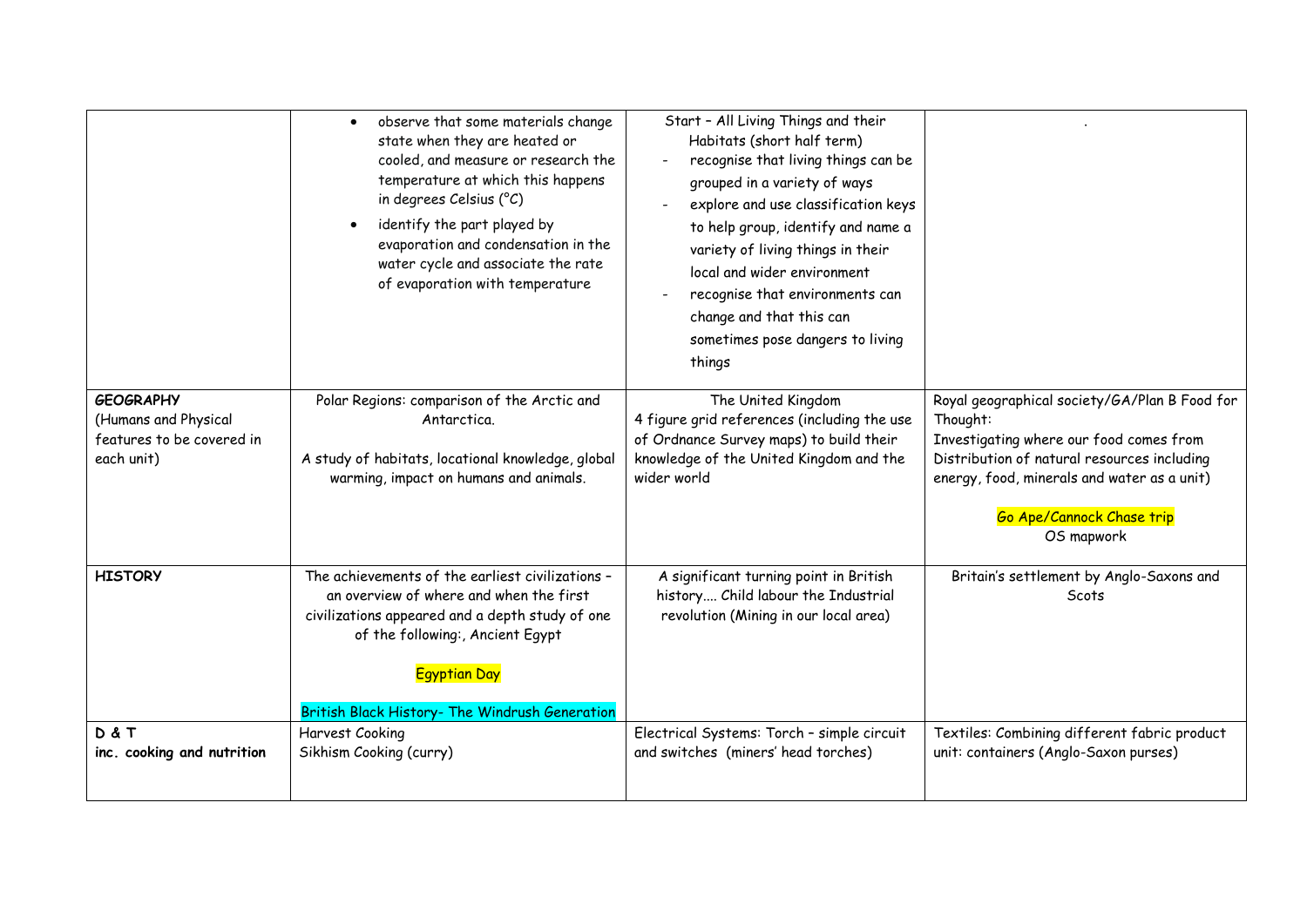|                            | Eatwell Project skills: Cutting techniques - claw<br>and bridge.                                                                                                                                              |                                                                                                | New learning: whipstitch (easier)/blanket<br>stitch<br>Healthy Lifestyles Week - Healthy recipes, |
|----------------------------|---------------------------------------------------------------------------------------------------------------------------------------------------------------------------------------------------------------|------------------------------------------------------------------------------------------------|---------------------------------------------------------------------------------------------------|
|                            |                                                                                                                                                                                                               |                                                                                                | snack swaps.                                                                                      |
| ART & DESIGN               | Canopic Jars<br>Perspective Drawing (Egyptian landscapes)                                                                                                                                                     | David Hockney- Artist<br>Landscapes/perspective/bold colours<br>Photography- Joiners technique | Warhol and the Pop Art culture                                                                    |
| <b>COMPUTING</b>           | Introduction to Variables (Expresso Coding)<br>Animation                                                                                                                                                      | E-safety including effective searching<br>Spreadsheets/Branching databases                     | Repetition & Loops (Expresso Coding)<br>Animation                                                 |
|                            | Writing for different purposes is covered<br>across the year as well as E-Safety                                                                                                                              | Writing for different audiences<br>E-Safety is covered across the year.                        | Writing for different purposes is covered<br>across the year as well as E-safety                  |
| <b>RELIGIOUS EDUCATION</b> | Sikhism                                                                                                                                                                                                       | Christianity                                                                                   | <b>Tslam</b>                                                                                      |
|                            | Clothing and food                                                                                                                                                                                             | Clothing and food                                                                              | Clothing and food                                                                                 |
|                            | <b>Big Question Unit</b>                                                                                                                                                                                      | Comparisons between the three religions                                                        | Comparisons between the three religions                                                           |
|                            |                                                                                                                                                                                                               | <b>Big Question Unit</b>                                                                       | <b>Big Question Unit</b>                                                                          |
| Life Learning (PSHE)       | <b>VIPS</b>                                                                                                                                                                                                   | <b>Think Positive</b>                                                                          | <b>Safety First</b>                                                                               |
|                            | Who are you?                                                                                                                                                                                                  | Happy minds- happy people                                                                      | New responsibilities                                                                              |
|                            | Families                                                                                                                                                                                                      | Thoughts and feelings<br>$\bullet$                                                             | Risks, hazards and danger<br>$\bullet$                                                            |
|                            | Friends                                                                                                                                                                                                       | Changes<br>$\bullet$                                                                           | Under pressure<br>$\bullet$                                                                       |
|                            | Falling out                                                                                                                                                                                                   | Keeping calm and relaxed<br>$\bullet$                                                          | Road safety<br>$\bullet$                                                                          |
|                            | Working together                                                                                                                                                                                              | You're the boss                                                                                | Dangerous substances                                                                              |
|                            | Showing you care                                                                                                                                                                                              | Always learning<br>$\bullet$                                                                   | Stay safe online<br>$\bullet$                                                                     |
| <b>SMSC</b>                | Delivered through assemblies, embedded across other subjects (see SMSC subject maps) and class discussion<br>Expect Respect Week - October<br>British Values Week - February<br>Black History Month - October |                                                                                                |                                                                                                   |